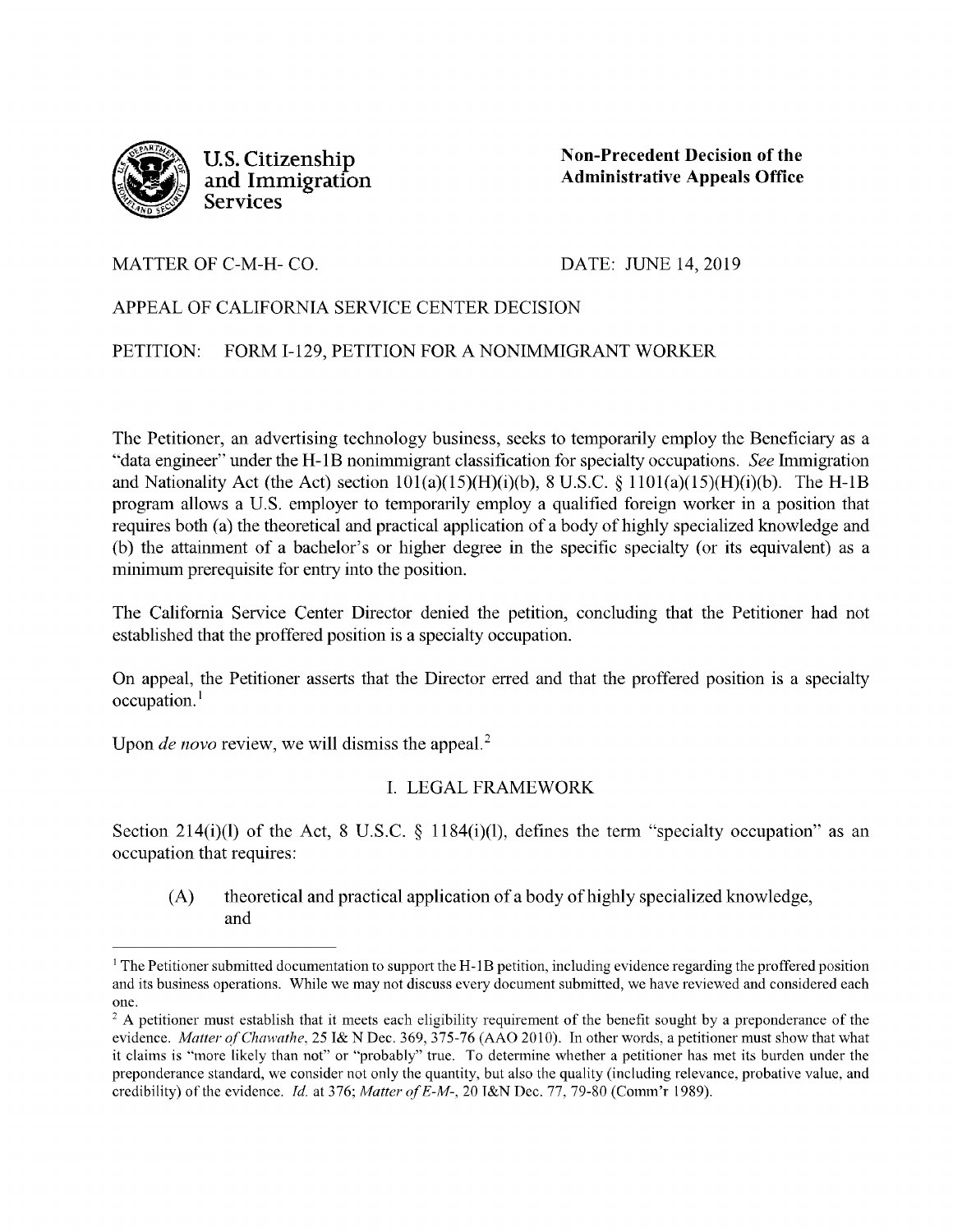(B) attainment of a bachelor's or higher degree in the specific specialty (or its equivalent) as a minimum for entry into the occupation in the United States.

The regulation at 8 C.F.R.  $\S$  214.2(h)(4)(ii) largely restates this statutory definition, but adds a non-exhaustive list of fields of endeavor.<sup>3</sup> In addition, the regulations provide that the proffered position must meet one of the following criteria to qualify as a specialty occupation:

- (I) A baccalaureate or higher degree or its equivalent is normally the minimum requirement for entry into the particular position;
- (2) The degree requirement is common to the industry in parallel positions among similar organizations or, in the alternative, an employer may show that its particular position is so complex or unique that it can be performed only by an individual with a degree;
- (3) The employer normally requires a degree or its equivalent for the position; or
- (4) The nature of the specific duties [is] so specialized and complex that knowledge required to perform the duties is usually associated with the attainment of a baccalaureate or higher degree.

8 C.F.R. § 214.2(h)(4)(iii)(A). We construe the term "degree" to mean not just any baccalaureate or higher degree, but one in a specific specialty that is directly related to the proposed position. *See Royal Siam Corp. v. Chertoff,* 484 F.3d 139, 147 (1st Cir. 2007) (describing "a degree requirement in a specific specialty" as "one that relates directly to the duties and responsibilities of a particular position").

## II. ANALYSIS

The Petitioner develops digital advertising technology which assists in maximizing the traffic or data to generate leads for advertisers. The Petitioner indicates that its "search engine marketing technology leverages Big Data and optimizes in real time for the highest possible return on advertising spend." The Petitioner states that it has a proprietary suite of software tools and a real time technology platform. The Petitioner designated the proffered position on the labor condition application (LCA)<sup>4</sup> as a Standard Occupation Classification (SOC) code 15-1199 "Computer Occupations, All Others"

<sup>&</sup>lt;sup>3</sup> This regulation states, in pertinent part: *Specialty occupation* means an occupation which [(1)] requires theoretical and practical application of a body of highly specialized knowledge in fields of human endeavor including, but not limited to, architecture, engineering, mathematics, physical sciences, social sciences, medicine and health, education, business specialties, accounting, law, theology, and the arts, and which  $[2]$  requires the attainment of a bachelor's degree or higher in a specific specialty, or its equivalent, as a minimum for entry into the occupation in the United States. *See* 8 C.F.R.  $§$  214.2(h)(4)(ii).

 $4$  A petitioner is required to submit an LCA to the Department of Labor to demonstrate that it will pay an H-1B worker the higher of either the prevailing wage for the occupational classification in the area of employment or the actual wage paid by the employer to other employees with similar duties, experience, and qualifications. Section  $212(n)(1)$  of the Act; 20 C.F.R. § 655.73l(a).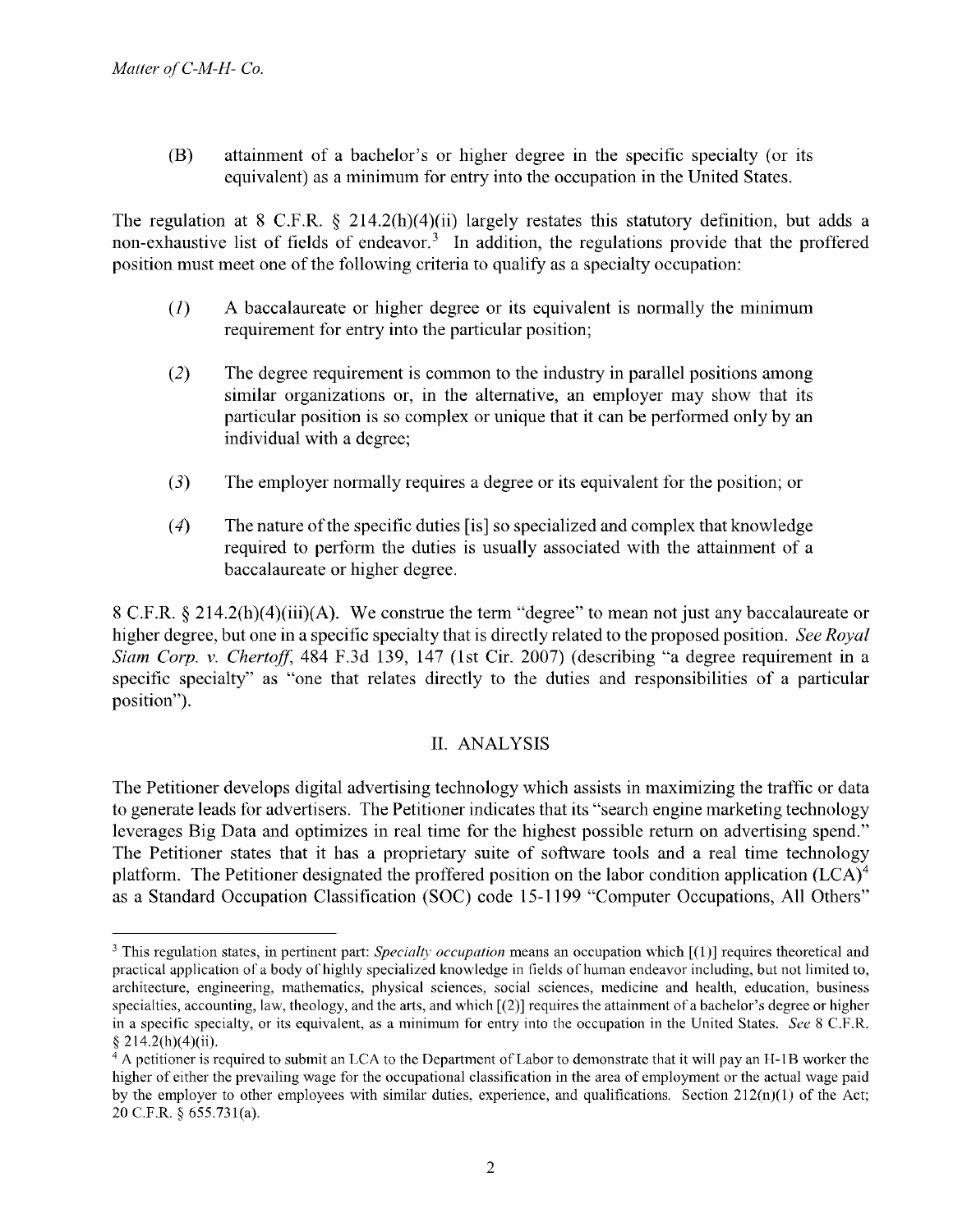occupation. In response to the Director's request for evidence (RFE), the Petitioner identified the position as falling within SOC code 15-1199.06, "Database Architects," a sub-category of SOC code 15-1199.

The Petitioner asserts that the "position of data engineer involves highly complex and sophisticated responsibilities requiring exceptional technical knowledge and skills in statistical analysis and modeling, database architectures, SQL -based technologies, data modeling tools, data mining, and data warehousing solutions." The Petitioner adds that these responsibilities "are typically acquired through the attainment of a minimum of a Bachelor's degree in Computer Science, Computer Engineering or a related field."

## A. Minimum Requirements

On appeal, the Petitioner contends that the U.S. Department of Labor's (DOL) *Occupational Outlook Handbook (Handbook),* the Occupational Information Network (O\*NET), and the Foreign Labor Certification (FLC) Data Center Online Wage Library support its "requirement of a baccalaureate or higher degree or its equivalent as the minimum requirement for entry into the particular position of Data Engineer."

Preliminarily we observe that the Petitioner has not clearly stated its actual requirements to perform the duties of the proffered position. The Petitioner here appears to accept a general bachelor's degree as the minimum requirement for entry into its particular position.<sup>5</sup> However, as explained above, we interpret the degree requirement at 8 C.F.R.  $\S$  214.2(h)(4)(iii)(A) to require a degree in a specific specialty that is directly related to the proposed position. If the Petitioner accepts a general bachelor's to enter into its particular position, the position is not a specialty occupation by the Petitioner's own standards.

We do agree that the three authoritative sources referenced by the Petitioner point toward a general bachelor's degree, and not a degree in a specific specialty, as the minimum requirement to enter into this particular position. For example, the *Handbook*<sup>6</sup> does not include a detailed profile for the occupational category "Database Architect."<sup>7</sup> The *Handbook's* summary data for this occupational

<sup>&</sup>lt;sup>5</sup> We have reviewed the Petitioner's statement on appeal that a few courses in the Beneficiary's master's degree program and foreign bachelor's degree program are directly related to the data engineer occupation. However, the Petitioner does not specifically identify what body or bodies of highly specialized knowledge is/are required to perform each particular duty, which particular course(s) of study provided such knowledge, and it does not explain how familiarity with or various certifications in the third party tools and technologies utilized would not suffice to perform the duties described. Moreover, the test to establish a position as a specialty occupation is not the education or experience of a proposed beneficiary, but whether the position itself requires at least a bachelor's degree in a specific specialty, or its equivalent. The Petitioner has not provided that evidence here.

<sup>6</sup>As the Petitioner noted, we often look to the *Handbook* as an authoritative source on the duties and educational requirements of the wide variety of occupations that it addresses, to assist in determining whether the occupation normally has a minimum requirement for entry into the particular position. We also review the *Handbook* when determining if there is a "degree requirement" (i.e., a requirement of a bachelor's or higher degree in a specific specialty, or its equivalent) that is common to the industry for a particular occupation. We do not, however, maintain that the *Handbook* is the exclusive source ofrelevant information. The *Handbook* may be accessed at the Internet site http://www.bls.gov/ooh/.

<sup>7</sup> For additional information, *see* https://www.bls.gov/ooh/about/data-for-occupations-not-covered-in-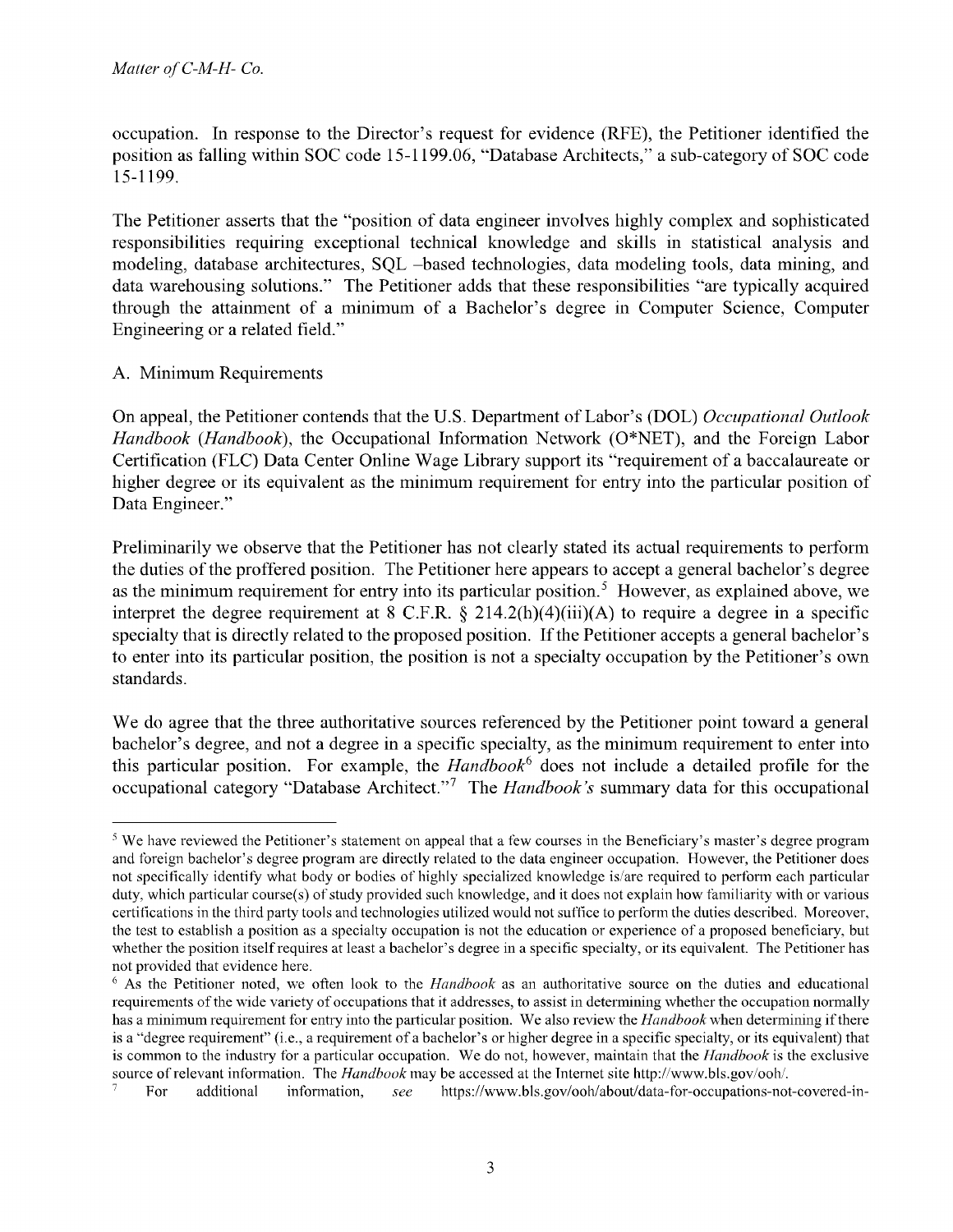category reports that the typical entry-level education for the "Database Architect" occupation is a "bachelor's degree," without identifying a specific specialty.<sup>8</sup> Accordingly, the *Handbook* does not indicate that this is an occupational group for which the minimum requirement for entry normally is at least a bachelor's degree *in a spec[fic specialty,* or its equivalent. When the *Handbook* does not provide definitive evidence that the normal or common educational or training requirements of a particular occupation require a bachelor's degree in a specific specialty, or its equivalent, it is the Petitioner's responsibility to provide probative evidence (e.g., documentation from other objective, authoritative sources) that supports a conclusion that the particular position qualifies as a specialty occupation.

We have considered the Petitioner's assertion that the O\*NET and FLC Data Center Online Wage Library are alternative authoritative sources which also should be used to assess whether a particular position is a specialty occupation. The Petitioner notes that these sources place this occupation in the Job Zone Four category. Although these are authoritative sources, neither O\*NET nor the FLC Data Center Online Wage Library support a claim that this occupation is a specialty occupation. While a Job Zone "Four" rating, groups the "Data Architect" occupation among occupations for which "most ... require a four-year bachelor's degree, but some do not," it does not indicate that four-year bachelor's degrees required by Job Zone Four occupations must be in a specific specialty directly related to the occupation.<sup>9</sup> Neither the O\*NET nor the FLC's identification of the occupation as a Job Zone Four occupation establishes this position as a specialty occupation.

The Petitioner has not presented probative evidence establishing that this occupation normally has a minimum requirement of a bachelor's degree in a specific specialty for entry into the particular position as required by 8 C.F.R.  $\S$  214.2(h)(4)(iii)(A)(1). Similarly, the record does not include probative evidence that there is a "degree requirement" (i.e., a requirement of a bachelor's or higher degree in a specific specialty, or its equivalent) that is common to the industry for a particular occupation as required by the first prong of  $8$  C.F.R.  $\S$  214.2(h)(4)(iii)(A)(2).

## B. Engineering Specialty

The Petitioner also asserts on appeal that the proffered position involves an engineering specialty and thus under the regulatory definition at 8 C.F.R. § 214.2(h)(4)(ii) should categorically be considered a

detail.htm#Computer and mathematical occupations (last visited Jun. 13, 2019). <sup>8</sup>*Id.* 

<sup>9</sup>Moreover, the Specialized Vocational Preparation (SVP) rating cited within O\*NET's Job Zone Four designates this occupation as  $7 < 8$ . An SVP rating of 7 to less than ("<") 8 is even less persuasive in establishing such an occupation as a specialty occupation. This rating indicates that the occupation requires "over 2 years up to and including 4 years" of training. While the SVP rating indicates the total number of years of vocational preparation required for a particular position, it is important to note that it does not describe how those years are to be divided among training, formal education. and experience – and it does not specify the particular type of degree, if any, that a position would require. Further, the summary report provides the educational requirements of "respondents," but does not account for 100% of the "respondents." Further still. and most importantly, the respondents' positions within the occupation are not distinguished by career level (e.g., entry-level, mid-level, senior-level) and the graph in the summary report does not indicate that the "education level" for the respondents must be in a specific specialty. The  $O^*NET$  does not assist in establishing the proffered position is a specialty occupation. For additional information, see the O\*NET Online Help webpage available at http://www.onetonline.org/help/online/svp.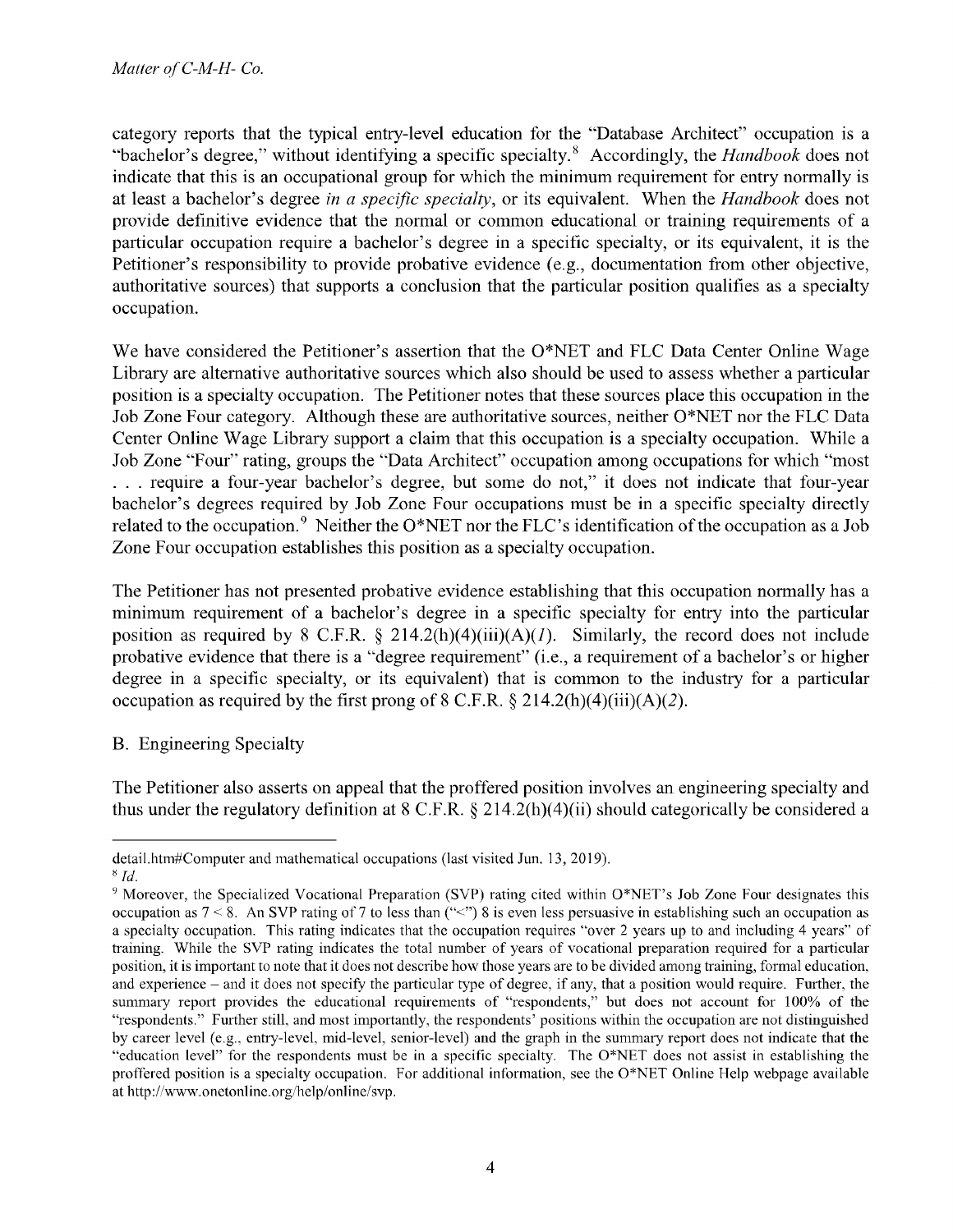specialty occupation.<sup>10</sup> The Petitioner also refers to a previously submitted list of engineering programs which indicates that computer engineering is one of a number of engineering majors.<sup>11</sup> However, the question here is not whether a computer engineering position could be considered an engineering occupation, but whether the nature of the Petitioner's data engineer position is actually an engineering position requiring the theoretical and practical application of a body of highly specialized knowledge and attainment of at least a bachelor's degree in a specific specialty or its equivalent. The Petitioner has not provided this evidence.

We also reviewed the other previously submitted articles<sup>12</sup> to ascertain if the articles provide persuasive authority that the proposed responsibilities of the position "are typically acquired through the attainment of a minimum of a Bachelor's degree in Computer Science, Computer Engineering or a related field." The articles, however, undermine this claim.

One article, identifies a data scientist, a DevOps engineer, and an electrical engineer as the top tech jobs in the United States.<sup>13</sup> The article indicates that many of the jobs on the list, including an electrical engineer, require proficiency in "soft skills," and in tech that requires the ability to creatively solve problems to deliver business value. The article does not refer to the necessity of a bachelor's degree in a specific specialty. Another article talks about tech skills as a "hot commodity" in the job market but does not discuss the requirements for any of the top tech jobs included in the report. Yet another article discusses skills in big data and technology and refers to certifications in various products as well as experience but does not offer a conclusion that a bachelor's degree in a specific specialty is required.

The record also contains an article that appears to be written by a company recruiting on behalf of universities' data architect masters in science programs. The article includes an interview with a big data architect at  $\Box$  He states that "[d]ata architects are likely to be senior-level employees with plenty of years in business intelligence under their belts" and that this field has opportunities for skilled candidates with a variety of backgrounds, for example, an art or business degree. 14 This same article

 $10$  The Petitioner mistakenly adds a sub-category to this regulation but quotes the definition of specialty occupation found in the regulation at 8 C.F.R.  $\S 214.2(h)(4)(ii)$ .<br><sup>11</sup> This is a list of universities that offer undergraduate engineering programs in a number of engineering disciplines,

including that of a computer engineer. It does not identify any particular courses or requirements to complete any of the programs.

 $12$  The Petitioner asserts that these articles confirm that a data engineer, data architect or data scientist has a minimum requirement of a general bachelor's degree to enter into the position. Again, if the position requires only a general bachelor's degree, the position is not a specialty occupation.

<sup>&</sup>lt;sup>13</sup> The Petitioner has not established how its proffered position incorporates the duties of a data scientist or a DevOps engineer. We note that while a data architect and a data engineer may be considered the same or similar occupation, a "Data Scientist" occupation falls within a different occupation, an occupation that requires a significantly higher wage. *See* https:/ /flcdatacenter.com/OesQuickResults.aspx?code= 15-1 I I I &area=3 l 084&year= l 8&source= I. Similarly a DevOps engineer most closely relates to a "Software Developer, Applications" occupation which also requires a significantly higher wage. *Sec* https://flcdatacenter.com/OesQuickResults.aspx?code= 15-

<sup>1132&</sup>amp;area=31084&year=18&source=1.<br><sup>14</sup> A petitioner must demonstrate that the proffered position requires a precise and specific course of study that relates directly and closely to the position in question. Since there must be a close correlation between the required specialized studies and the position, the requirement of a degree with a generalized title, such as business, without further specification, does not establish the position as a specialty occupation. Cf. Matter of Michael Hertz Assocs., 19 I&N Dec. 558, 560 (Comm'r 1988).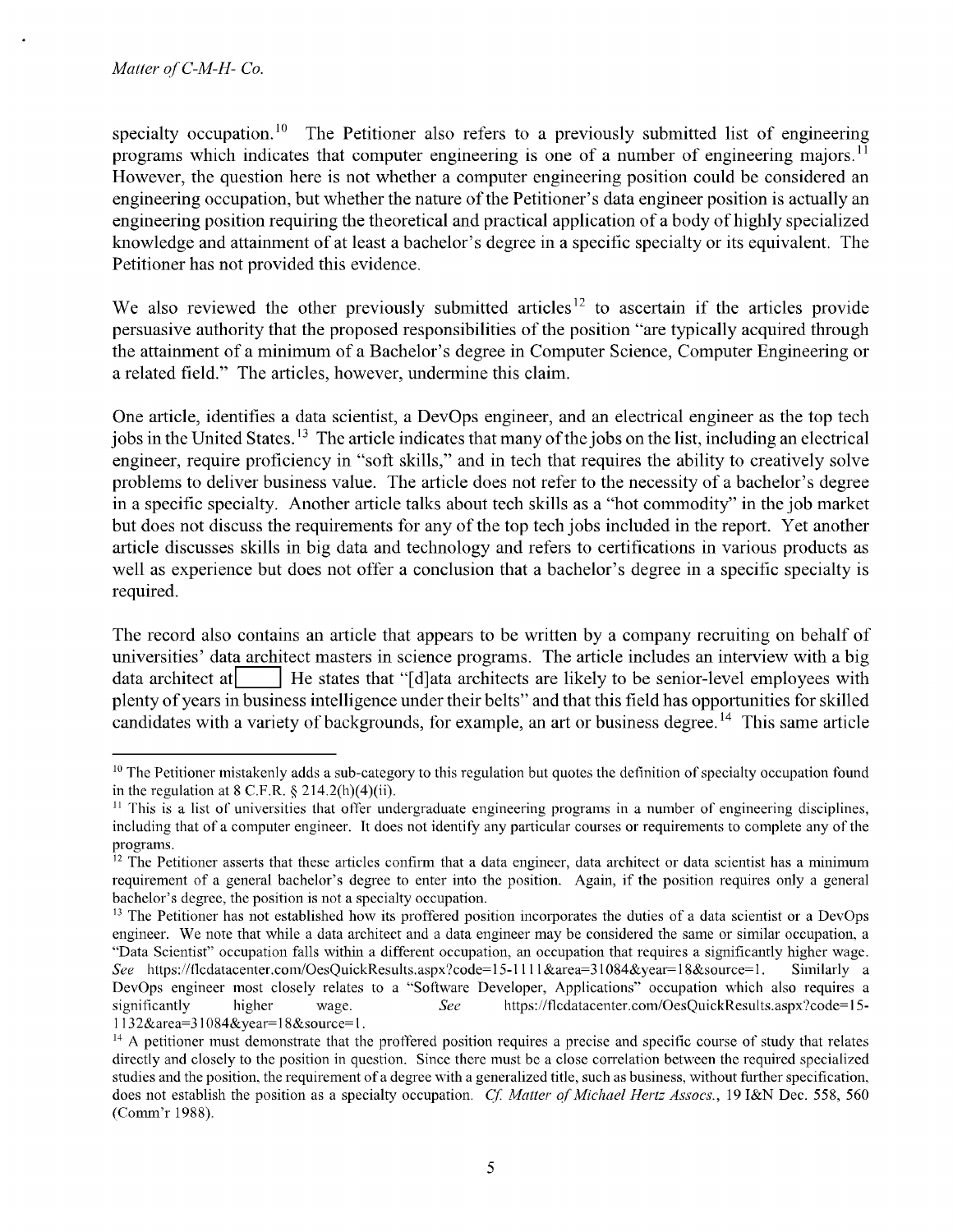includes an additional section indicating that to become a data architect one should start with a bachelor's degree in computer science, computer engineering, or a related field. In another section the article states that one "can take a variety of paths to become a data architect" including working as a database administrator or as an entry-level programmer. The variety of methods available to enter this occupation does not adequately support the Petitioner's claim that this occupation typically requires a minimum of a bachelor's degree in computer science, computer engineering, or a related field. We also observe that this article appears to recognize that experience plays a role in entering into this occupation. The experience requirement is mentioned in another article, as well, which states that "[m]ost data architects have a bachelor's degree in information technology (IT) as well as years of experience in the IT field." The Petitioner, here, does not specify that experience is a requirement to enter into its particular position. Thus, it is not clear that these articles are discussing positions that are parallel to the proffered position and accordingly are relevant to establishing the proffered position as a specialty occupation. The articles while informative on a wide range of technology occupations do not establish a consistent methodology, such as a bachelor's degree in a specific specialty, or its equivalent, to enter into the particular proposed position.

It is not possible to conclude from the articles submitted that a data architect occupation requires a minimum of a bachelor's degree in a specific specialty. The Petitioner has not established that the proffered position itself is an "engineering" position and more importantly has not submitted probative evidence establishing that the occupation requires the theoretical and practical application of a body of highly specialized knowledge and attainment of at least a bachelor's degree in a specific specialty or its equivalent.

## C. Nature of the Proffered Position

We have reviewed the Petitioner's description of duties provided, in response to the Director's RFE. The Petitioner stated that the Beneficiary "will build massive reservoirs for big data," "will develop, construct, test and maintain architectures such as databases and large-scale data processing systems," and "will determine what data management systems are appropriate and address problems associated with database integration and unstructured data sets." The Petitioner stated further that the Beneficiary's ultimate aim as a data engineer is to provide clean, usable data to whomever in the company may require it. The Petitioner also listed duties including examples of what the duties entail under several different categories, as well as the percentage of time spent performing in each category which are paraphrased as follows (expanded description omitted for brevity):

- Work with business and cross functional teams on full life-cycle of data warehouse development projects  $-10\%$
- Gather requirements from business units and translate them to ETL (extract, transform, and load) design documents  $-10\%$
- Work with other Data Engineering team members in designing, developing, coding, and testing ETL solutions  $-12\%$
- Work with the project management team regarding the timelines, planning and the level of effort for the projects and work orders  $-5\%$
- Provide production support, resolve production issues, and participate in Agile product development process as a member of the Data Engineering team  $- 15\%$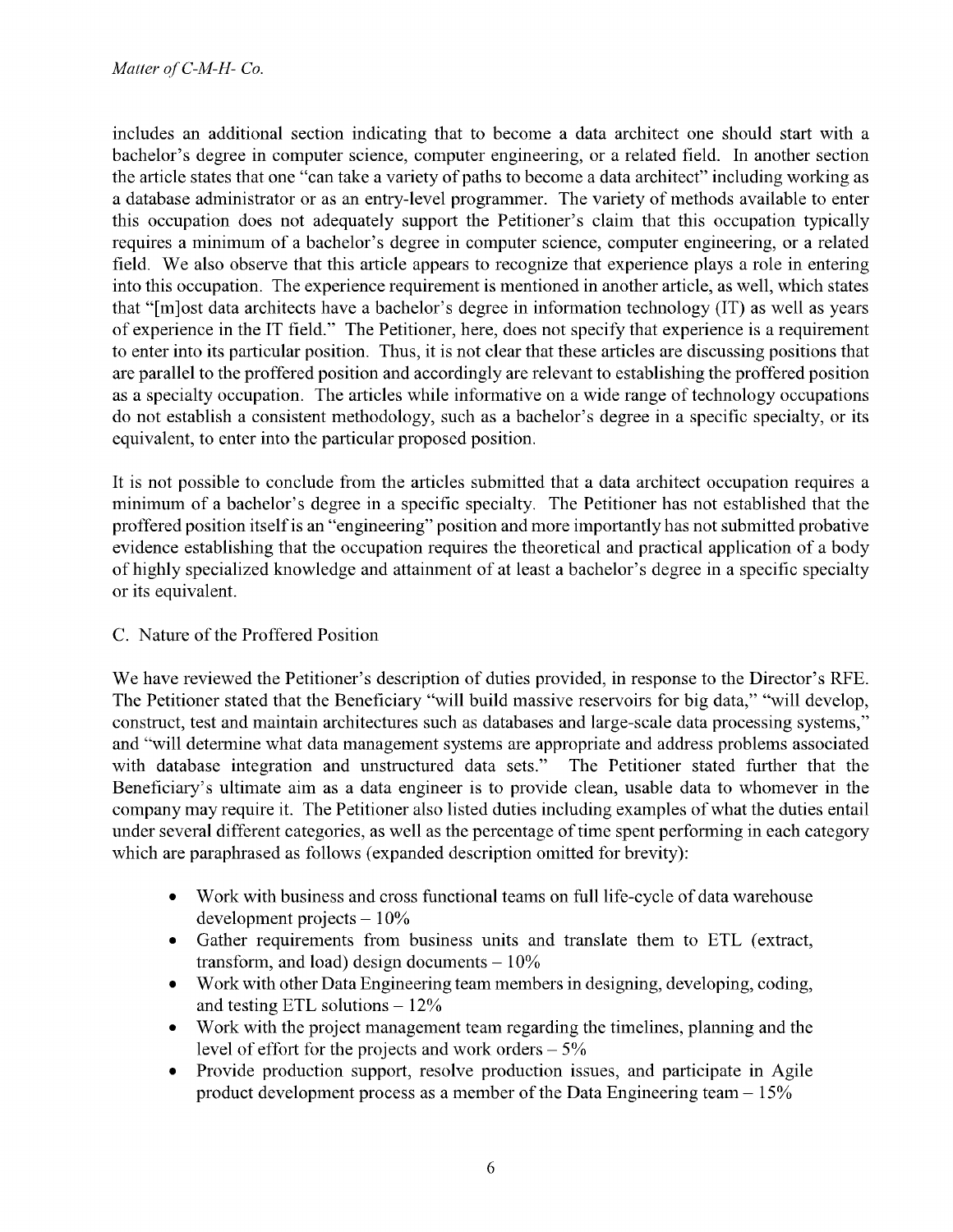- Oversee data warehouse in Redshift, as well as configure and maintain reports in Tableau; perform data analysis using SQL programming language and build data warehouses using ETL tools such as Talend Big Data Module  $-12\%$
- Extract, translate, and load data using Talend and Infomatica, and deliver appropriate BI (Business Intelligence), data warehousing, reporting, and analytical infrastructure to support the Petitioner's assets  $-12\%$
- Code in ETL tools using Talend, SQL coding, and coding with  $C# 12\%$
- Utilize SQL server components such as SSIS and Stored Procedures, and use Tableau or other BI tool, including Microstrategy, POWER BI and Redash to create queries  $-12%$

The Petitioner asserts on appeal that its lengthy description of the proposed duties demonstrates that the position is complex and unique. However, a lengthy narrative must still convey the actual duties the Beneficiary will perform and how the duties will be performed within the context of the Petitioner's business operations. On the Form I-129, Petition for a Nonimmigrant Worker, the Petitioner claims that it employs 786 persons and that it has offices in California (where the Beneficiary will be located), as well as in New York and Florida. The Petitioner does not include its organizational chart, describe its staffing, describe the ongoing activities in the three locations, or otherwise provide evidence of its organizational hierarchy. Without such information we cannot ascertain the Beneficiary's role within the organization or even a particular team. Even considering the Petitioner's narrative regarding the proposed duties, the Petitioner does not sufficiently communicate the nature of the actual tasks involved and the level of responsibility authorized within the company.

For example, the Petitioner expands the general task of working with other data engineering team members in designing, developing, coding, and testing ETL solutions to include subtasks such as "work on specific modules of each client project and perform integration testing to finalize the process," "perform Quality Assurance checks once the development is complete," and "provide production support of any failures occurred in the ETL process and address them as soon as possible." The Petitioner, however, does not sufficiently explain these processes of testing, quality assurance, and production support and how any particular aspect of these tasks necessitates the worker to possess knowledge normally associated with a bachelor's or higher degree in a specific specialty, or its equivalent. In a separate general task the Petitioner indicates that the Beneficiary will provide production support, resolve production issues, and participate in the Agile product development process. The Petitioner expands this task by adding that the Beneficiary will "actively participate in product support duties like system outage resolution, erroneous data cleanup, production incident communication and management, communication with business stakeholders and data providers" and "perform troubleshooting of data issues such as incorrect data entry or data attribution." Although the Petitioner provides examples of production support, this addition does not assist our understanding of the Beneficiary's level of responsibility and why these duties require a bachelor's degree in a specific specialty, or its equivalent.

The Petitioner's job description does not detail the complexity or uniqueness of the job duties, supervisory duties (if any), independent judgment required, or the amount of supervision received. Here, the Petitioner does not sufficiently develop relative specialization and complexity or uniqueness as an aspect of the duties of the position, and the tasks described provide little insight into the level of